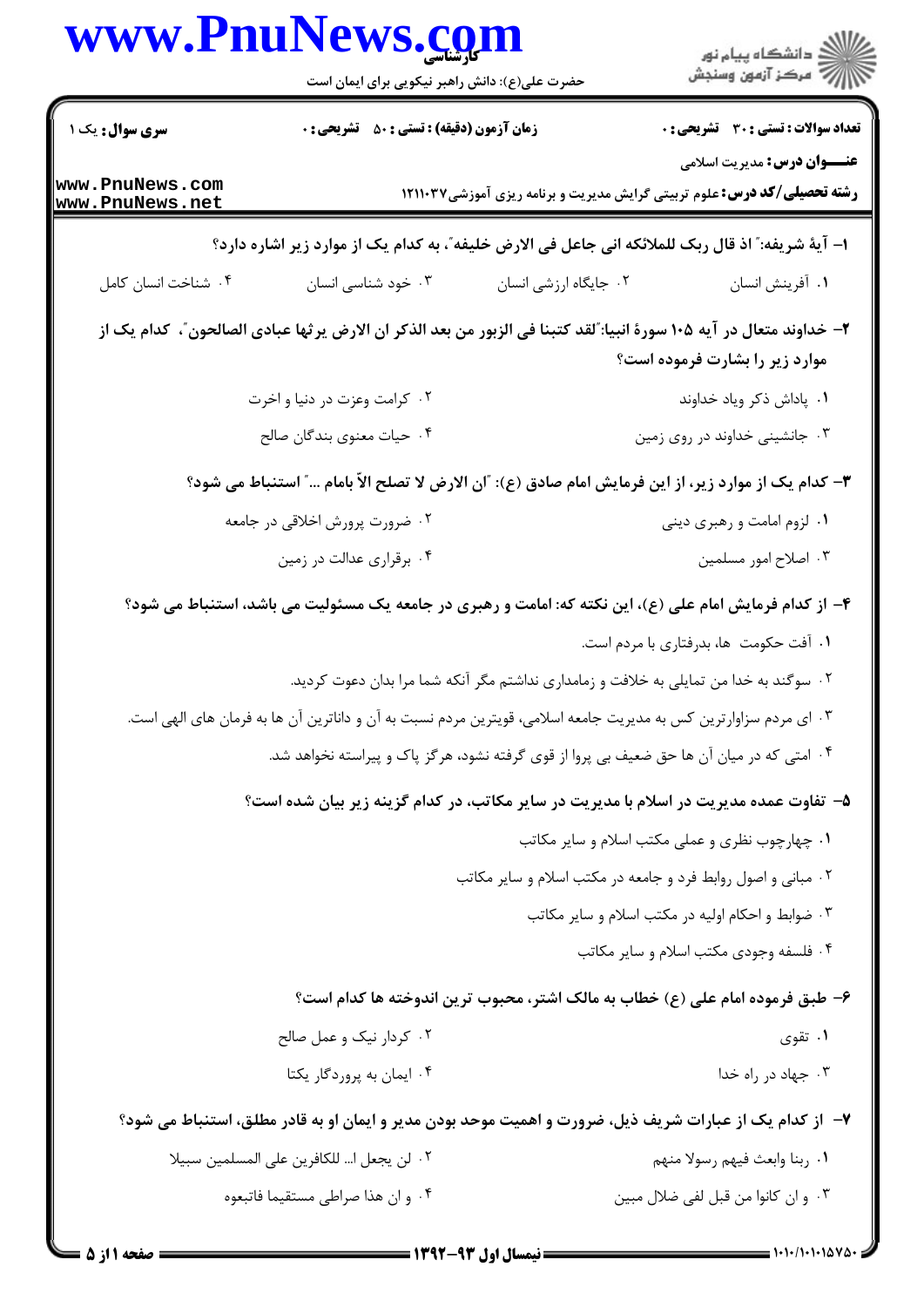| www.PnuNews.com                    |                                                                                                                   |                                                                                          | ِ<br>∭ دانشڪاه پيا <sub>م</sub> نور<br>∭ مرڪز آزمون وسنڊش                                                             |
|------------------------------------|-------------------------------------------------------------------------------------------------------------------|------------------------------------------------------------------------------------------|-----------------------------------------------------------------------------------------------------------------------|
|                                    | حضرت علی(ع): دانش راهبر نیکویی برای ایمان است                                                                     |                                                                                          |                                                                                                                       |
| <b>سری سوال : ۱ یک</b>             | <b>زمان آزمون (دقیقه) : تستی : 50 ٪ تشریحی : 0</b>                                                                |                                                                                          | <b>تعداد سوالات : تستی : 30 - تشریحی : 0</b>                                                                          |
| www.PnuNews.com<br>www.PnuNews.net |                                                                                                                   |                                                                                          | <b>عنـــوان درس:</b> مدیریت اسلامی<br><b>رشته تحصیلی/کد درس:</b> علوم تربیتی گرایش مدیریت و برنامه ریزی آموزشی1۲۱۱۰۳۷ |
|                                    |                                                                                                                   |                                                                                          | ۸– حسن ظن مدیر، از عوامل مهم ایجاد کدام یک از موارد زیر می باشد؟                                                      |
|                                    | ۰۲ مناسبات و روابط سازنده                                                                                         |                                                                                          | ۰۱ انگیزه در کارکنان                                                                                                  |
|                                    | ۰۴ تمرکز در انجام امور                                                                                            |                                                                                          | ۰۳ وجه غیر رسمی در سازمان                                                                                             |
|                                    | ۹– کدام یک از موارد زیر ، به موضوع ماهیت در تبیین تفاوت بین مدیریت در نظام اسلامی و سایر نظام ها اشاره دارد؟      |                                                                                          |                                                                                                                       |
|                                    |                                                                                                                   | ۰۱ مدیریت بر پایه ارزش های ثابت معنوی و غیرمادی استوار است.                              |                                                                                                                       |
|                                    |                                                                                                                   |                                                                                          | ۰۲ حکومت در واقع امانتی از سوی خداوند به انسان می باشد.                                                               |
|                                    | ۰۳ مدیریت در نظام اسلامی به رشد شاگردان در زمینه های مادی و مقبول جامعه همت می گمارد.                             |                                                                                          |                                                                                                                       |
|                                    |                                                                                                                   | ۰۴ در مدیریت اسلامی از ضوابط و احکام ثابت و غیر ثابت ناظر بر منافع انسان استفاده می شود. |                                                                                                                       |
|                                    | +ا– ؓ رها شدن از جمود روان شناختی و ارزشیابی افکار و نظریات جدا از منبع آن ها ؓ، به کدام یک از صفات ذهن فلسفی طبق |                                                                                          | نظر اسمیت، اشاره دارد؟                                                                                                |
|                                    | ۰۲ تعمق                                                                                                           |                                                                                          | ۰۱ شکیبایی در قضاوت موقت و مشروط                                                                                      |
|                                    | ۰۴ قابليت انعطاف                                                                                                  |                                                                                          | ۰۳ جامعیت فکر                                                                                                         |
|                                    |                                                                                                                   |                                                                                          | 11- از دیدگاه امام علی (ع) آفت حکو مت ها چیست؟                                                                        |
| ۰۴ دروغگویی و تزویر                | ۰۳ بدرفتاری با مردم                                                                                               |                                                                                          | ۰۱ فقرفرهنگی مردم مسلم ۲۰ ظلم و بی عدالتی                                                                             |
|                                    | 1۲– از فرمایش امام علی (ع):" خیرالامراء من کان علی نفسه امیرا"، کدام یک از ویژگی های مدیر استنباط می شود؟         |                                                                                          |                                                                                                                       |
| ۰۴ پرهيز از خودپسندی               | ۰۳ حسن خلق                                                                                                        | ۰۲ عطوفت و مهربانی                                                                       | ۰۱ بردبار بودن                                                                                                        |
|                                    | ۱۳- مدیر با اتکا به کدام ویژگی اخلاقی ، ضعف ها را مرتفع و انسان ها رانسبت به خود جلب می کند؟                      |                                                                                          |                                                                                                                       |
| ۰۴ پنهان کردن عيوب                 | ۰۳ تواضع و فروتنی                                                                                                 | $\mathsf{P} \cdot \mathsf{P}$ 9 ورع                                                      | ۰۱ تزکیه نفس                                                                                                          |
|                                    | ۱۴- کدام گزینه زیر، از شرایط اصلی تعلیم و تربیت اسلامی بوده و همهٔ تلاشهای مدیریت باید در جهت تحقق آ ن باشد؟      |                                                                                          |                                                                                                                       |
|                                    | ۰۲ روشهای مبتنی بر آموزه های معنوی                                                                                |                                                                                          | ۰۱ دینی بودن محتوای تعلیم و تربیت                                                                                     |
|                                    | ۰۴ آزادی تعلیم و تربیت                                                                                            |                                                                                          | ۰۳ انسجام عوامل تربيتي                                                                                                |
|                                    |                                                                                                                   |                                                                                          |                                                                                                                       |
|                                    |                                                                                                                   |                                                                                          | ۱۵- در بحث تصمیم گیری همواره دو اصطلاح مطرح بوده است،آن دو اصطلاح کدام اند؟                                           |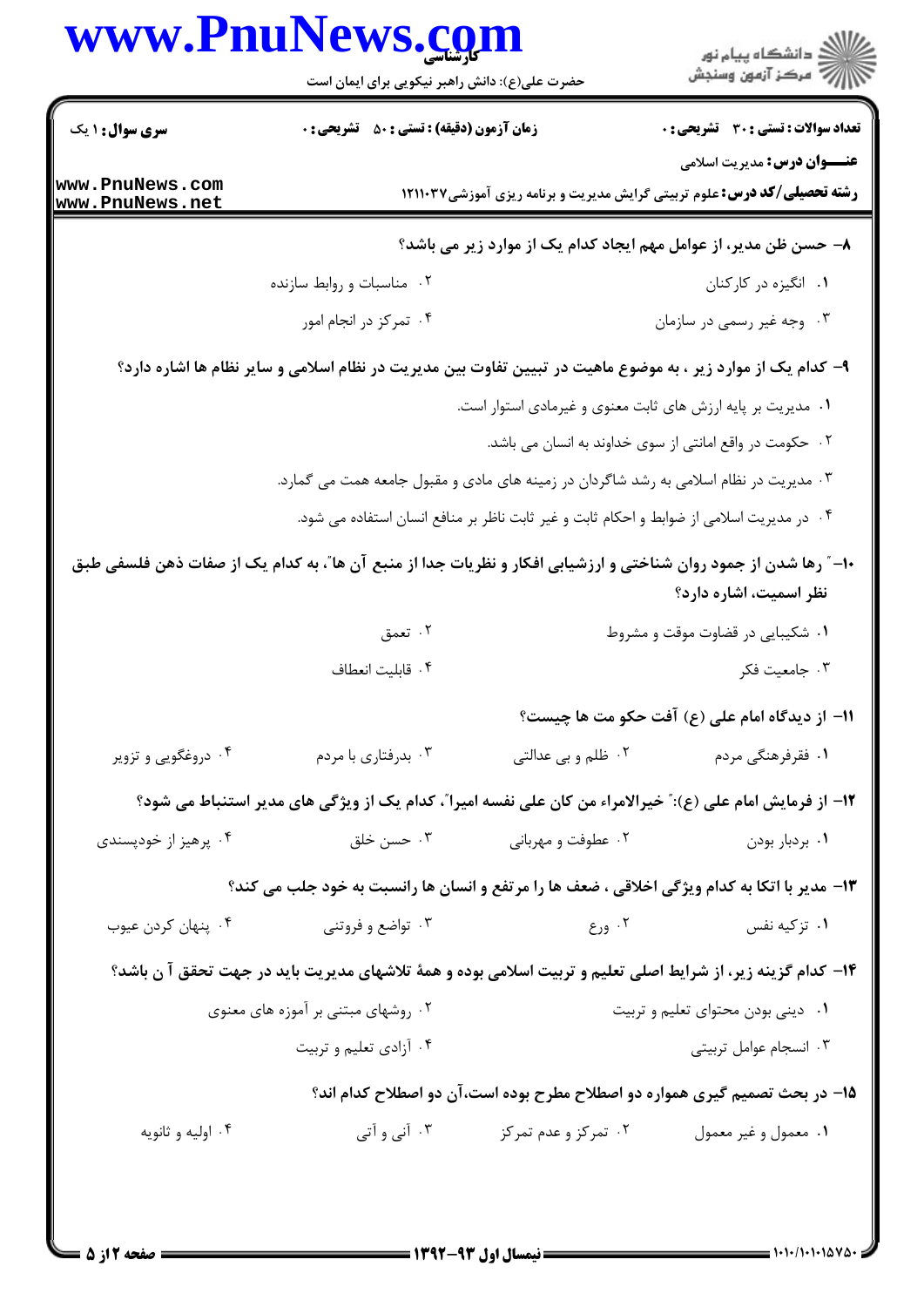|                                                            | www.PnuNews.com<br>حضرت علی(ع): دانش راهبر نیکویی برای ایمان است                                                       |                                                                                     | ِ<br>∭ دانشڪاه پيام نور<br>∭ مرڪز آزمون وسنڊش              |
|------------------------------------------------------------|------------------------------------------------------------------------------------------------------------------------|-------------------------------------------------------------------------------------|------------------------------------------------------------|
| <b>سری سوال :</b> ۱ یک                                     | <b>زمان آزمون (دقیقه) : تستی : 80 ٪ تشریحی : 0</b>                                                                     |                                                                                     | <b>تعداد سوالات : تستی : 30 ٪ تشریحی : 0</b>               |
| www.PnuNews.com<br>www.PnuNews.net                         |                                                                                                                        | <b>رشته تحصیلی/کد درس:</b> علوم تربیتی گرایش مدیریت و برنامه ریزی آموزشی1۲۱۱۰۳۷     | <b>عنـــوان درس:</b> مدیریت اسلامی                         |
|                                                            | ۱۶– فرمایش امام علی(ع) : ٌتحزم فاذا استوحضت فاجزم ؒ، به کدام یک از ویژگی های یک تصمیم خوب، اشاره دارد؟                 |                                                                                     |                                                            |
|                                                            | ۰۲ قابل درک بودن                                                                                                       |                                                                                     | ١. انعطاف پذيري                                            |
|                                                            | ۰۴ نداشتن تردید و دودلی                                                                                                |                                                                                     | ۰۳ دوراندیشی                                               |
|                                                            | ۱۷– این فرمودهٔ امام رضا(ع):" کسی که طلب کند امری را از راه صحیح آن هیچگاه سعی او زائل نمی شود"، به کدام یک از موارد   |                                                                                     | زیر اشاره دارد؟                                            |
|                                                            | ۰۲ تأثیر نیّات در اعمال                                                                                                |                                                                                     | ۰۱ پرهیز از شتابزدگی در تصمیم گیری                         |
|                                                            | ۰۴ شناخت راههای کسب اطلاعات                                                                                            |                                                                                     | ۰۳ لزوم تلاش و فعالیت                                      |
|                                                            | ۱۸- پیامبر اکرم(ص) برای توزیع عادلانهٔ ثروت، مردم را به گروههای ده نفری تقسیم کرده و برای هر یک مسئولی تعیین           | نمودند،این اقدام ایشان مبین کدام کارکرد مدیریت می باشد؟                             |                                                            |
| ۰۴ تصمیم گیری                                              | ۰۳ سازماندهی                                                                                                           | ۰۲ نظارت و کنترل                                                                    | ۰۱ برنامه ریزی                                             |
|                                                            |                                                                                                                        | ۱۹- امام علی(ع)، عمل به سازماندهی را از نشانه های کدام یک از ویژگی های زیر می داند؟ |                                                            |
| ۰۴ شکیبایی                                                 | ۰۳ واقع بيني                                                                                                           | ۰۲ صداقت                                                                            | ۰۱ خرد مندی                                                |
|                                                            |                                                                                                                        | ۲۰- کدام عبارت شریف ذیل، بر ضرورت و اهمیت برنامه ریزی دلالت دارد؟                   |                                                            |
|                                                            | ٢ · الامور المنتظمه يفسدها الخلاف                                                                                      |                                                                                     | ٠١ التدبير قبل العمل يومنك من الندم                        |
| ٠۴ سهل الخليقه لين العريكه                                 |                                                                                                                        |                                                                                     | ٠٣ حسن السياسه يستدم الرئاسه                               |
|                                                            | <b>۳۱</b> - آدر برنامهٔ خوب و دقیق همیشه بین اهداف و تعداد آنها و آرمانی و سهل الوصول بودن آنها، ارتباطی منطقی و مناسب | برقراراست"، این نکته مبین کدام یک از ویژگیهای یک برنامه خوب می باشد؟                |                                                            |
|                                                            | ۰۲ قابل درک و فهم بودن                                                                                                 | ٠١. دارا بودن اهداف دقيق                                                            |                                                            |
|                                                            | ۰۴ واقعی بودن اهداف                                                                                                    |                                                                                     | ۰۳ انعطاف پذير بودن                                        |
|                                                            | 22-   آية شريفة: ّو نبلوكم بالشر و الخير فتنه ّ، به كدام يک از کارکردهای مديريت اشاره دارد؟                            |                                                                                     |                                                            |
| ۰۴ تصمیم گیری                                              | ۰۳ برنامه ريزي                                                                                                         | ۰۲ ارزشیابی                                                                         | ۰۱ سازماندهی                                               |
|                                                            |                                                                                                                        |                                                                                     | <b>۲۳</b> - کدام عبارت شریف ذیل، بر نظارت الهی دلالت دارد؟ |
| ٢. العالم من عرف قدره و كفي بالمرء جهلاً ان الاّ بعرف قدره |                                                                                                                        |                                                                                     | ٠١ من عرف نفسه فقد عرف ربه                                 |
|                                                            | ۰۴ و لنبلونكم حتى نعلم المجاهدين منكم و الصابرين                                                                       |                                                                                     | ۰۳ حاسبوا قبل ان تحاسبوا                                   |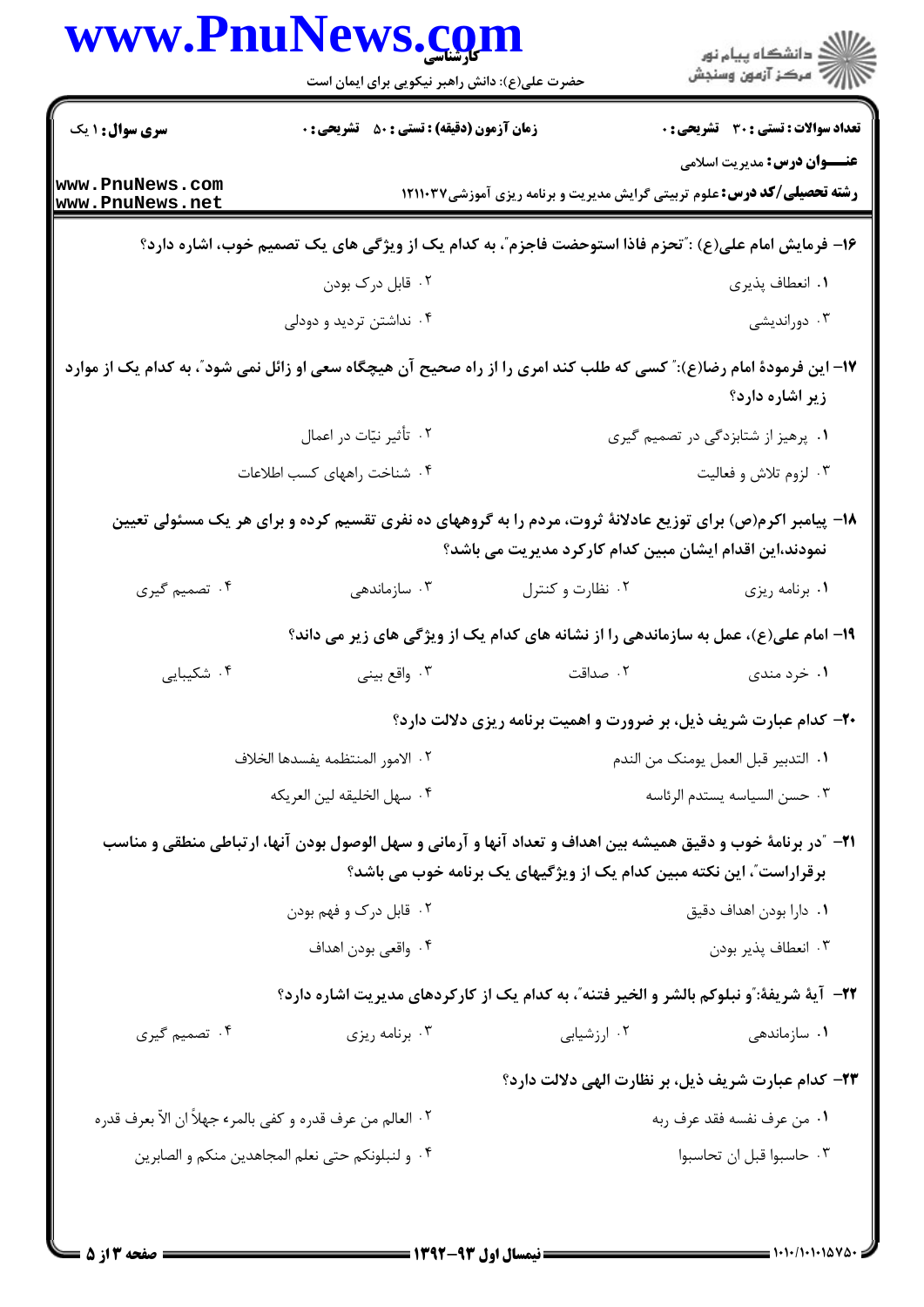|                                    | حضرت علی(ع): دانش راهبر نیکویی برای ایمان است                                                                               | الاد دانشگاه پيام نور<br>  /> مرکز آزمون وسنجش                                                                        |
|------------------------------------|-----------------------------------------------------------------------------------------------------------------------------|-----------------------------------------------------------------------------------------------------------------------|
| <b>سری سوال :</b> ۱ یک             | زمان آزمون (دقیقه) : تستی : ۵۰٪ تشریحی : ۰                                                                                  | <b>تعداد سوالات : تستی : 30 ٪ تشریحی : 0</b>                                                                          |
| www.PnuNews.com<br>www.PnuNews.net |                                                                                                                             | <b>عنـــوان درس:</b> مدیریت اسلامی<br><b>رشته تحصیلی/کد درس:</b> علوم تربیتی گرایش مدیریت و برنامه ریزی آموزشی1۲۱۱۰۳۷ |
|                                    | <b>۳۴</b> - کدام گزینهٔ زیر، از جمله عوامل مؤثر در بهبود روابط انسانی و انسانی شدن یک سازمان <u>محسوب نمی شود؟</u>          |                                                                                                                       |
|                                    | ۰۲ اجازهٔ ابراز عقیده                                                                                                       | ٠١ قايل شدن حق اشتباه براي فرد                                                                                        |
|                                    | ۰۴ فرصت دادن به افراد برای قبول مسئولیت                                                                                     | ۰۳ زمینهٔ مناسب برای رشد روانی و خلاقیت                                                                               |
|                                    | ۲۵– کدام یک از موارد زیر، در آیهٔ ۷۱ سوره اسراء: ّیوم ندعوا کل اناس بامامهم فمن اوتی کتابه بیمینه… ّ، مورد تأکید قرار گرفته | است؟                                                                                                                  |
|                                    | ۰۲ پاداش اخروی بسط ارزش های اخلاقی در جامعه                                                                                 | ٠١ رهبري و نقش آن در سرنوشت انسان ها                                                                                  |
|                                    | ۰۴ رشد و تکامل انسان ها از طریق نظارت مداوم الهی                                                                            | ۰۳ وظیفهٔ مدیر و رهبر اسلامی در تأمین امنیت جامعه                                                                     |
|                                    | ۲۶– از فرمایش امام صادق(ع):"لا تشار من فوقک و لا تسخر بمن هو دونک"، کدام یک از حقوق ً مردم بر زمامداران، استنباط می         | شود؟                                                                                                                  |
|                                    | ۰۲ اجتناب از اهانت و تحقیر                                                                                                  | ۰۱ وقت گذاشتن برای مردم                                                                                               |
|                                    | ۰۴ خیانت نکردن در حقوق مردم                                                                                                 | ۰۳ بردباری و تحمل ایشان                                                                                               |
|                                    | ٢٧- آيه شريفةً:" يا ايها الناس انا خلقناكم من ذكر و انثى و جعلناكم شعوباً و "، بر كدام يك از موارد زير دلالت دارد؟          |                                                                                                                       |
|                                    | ٠١ براي بنيان نهادن يک اجتماع شايسته، رعايت بي قيد و شرط پيمان ها، معاهدات و تعهدات الزامي است.                             |                                                                                                                       |
|                                    | ۰۲ تشخیص نیازها و احتیاجات فردی و گروهی از ضروری ترین انگیزه های انسان در تشکیل گروه ها می باشد.                            |                                                                                                                       |
|                                    | ۰۳ مدیر باید از چگونگی شکل گیری گروه ها و ویژگی های هر کدام، شناخت و اطلاع کافی داشته باشد.                                 |                                                                                                                       |
|                                    |                                                                                                                             | ۰۴ تشکیل اجتماع یک امری تحمیلی نبوده بلکه مقتضای فطرت بشر است.                                                        |
|                                    |                                                                                                                             | ۲۸- کدام گزینهٔ زیر دربارهٔ مشورت و شورا در اسلام، درست نیست؟                                                         |
|                                    |                                                                                                                             | ١. آنچه كه در اسلام حرمت يا وجوبش مسلّم نباشد قابل مشورت است.                                                         |
|                                    |                                                                                                                             | ۰۲ در اسلام مشورت و شورا محدودیت دارد.                                                                                |
|                                    |                                                                                                                             | ۰۳ آنچه که اسلام مباح کرده باشد قابل شور و مشورت نیست.                                                                |
|                                    | ۰۴ در اسلام مشورت و شورا محدود به مطالبی است که در قرآن و سنت مشخص گردیده و برای آن راهی پیش بینی شده است.                  |                                                                                                                       |
|                                    |                                                                                                                             | ۲۹- تأکید بر لزوم مهارت انسانی در مدیریت، از کدام عبارت شریف ذیل استنباط می شود؟                                      |
|                                    | ٠٢ اطلبوا العلم من المهد الى اللحد                                                                                          | ٠١ هل يستوى الذين يعلمون و الذين لا يعلمون                                                                            |
|                                    |                                                                                                                             | ٠٣ و اما النهار فحلماء علماً                                                                                          |